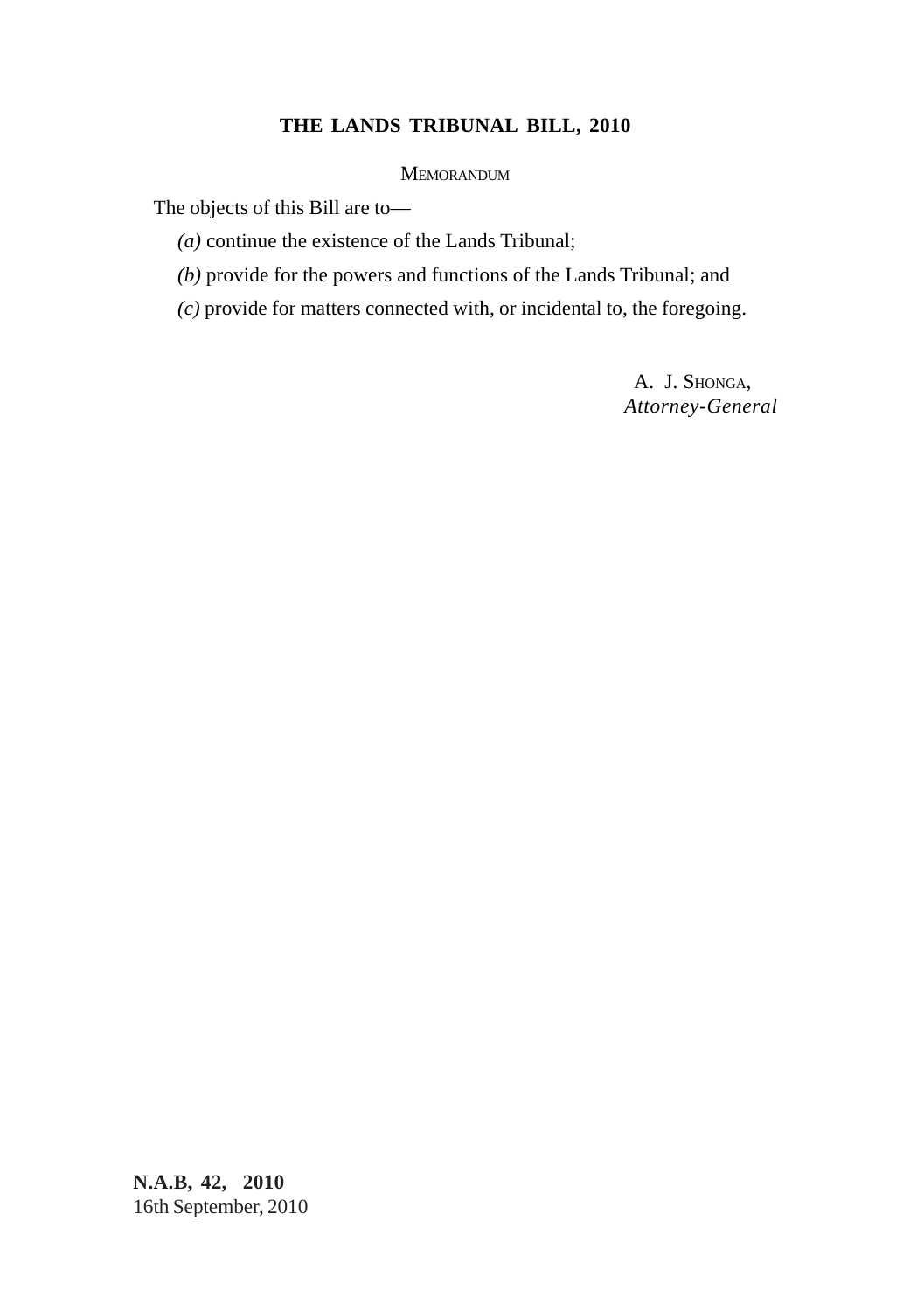## **THE LANDS TRIBUNAL BILL, 2010**

ARRANGEMENTS OF SECTIONS

## PART I

#### **PRELIMINARY**

# *Section*

- 1. Short title and commencement
- 2. Interpretation

# PART II

# THE LANDS TRIBUNAL

- 3. Continuation of Tribunal
- 4. Jurisdiction of Tribunal
- 5. Composition of Tribunal
- 6. Tenure of office and vacancies
- 7. Registrar of Tribunal
- 8. Application to Tribunal
- 9. Filing of complaints, applications, etc.
- 10. Proceedings of Tribunal
- 11. Powers of Tribunal with respect to proceedings
- 12. Judgment of Tribunal
- 13. Publication of judgments of Tribunal
- 14. Frivolous or vexatious proceedings
- 15. Immunity of members and staff of Tribunal
- 16. Appeal to High Court
- 17. Expenses of Tribunal
- 18. Rules

### PART III

### GENERAL PROVISIONS

- 19. Costs
- 20. Offences
- 21. Regulations
- 22. Transitional provisions
- 23. Savings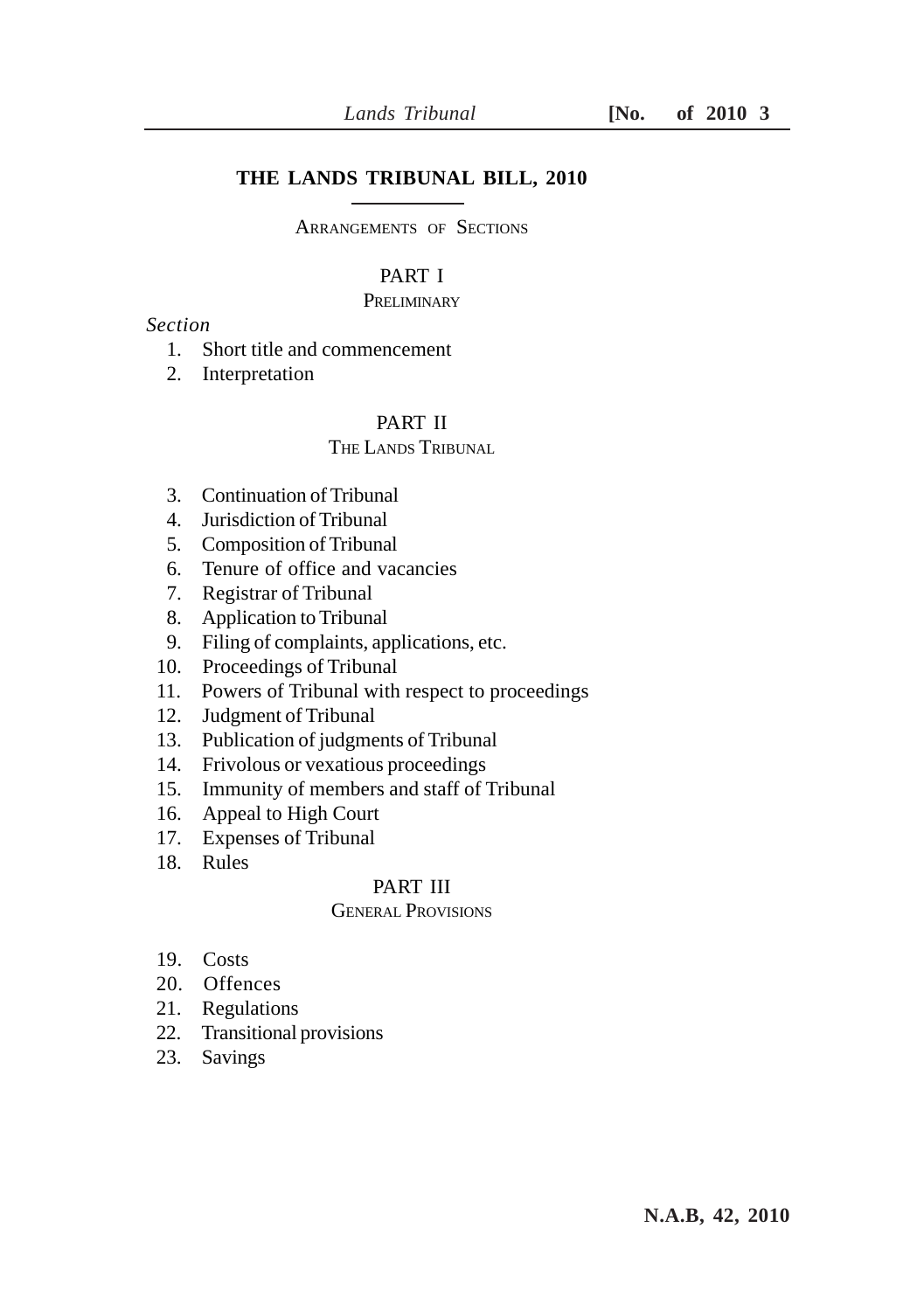# **A BILL**

### ENTITLED

**An Act to continue the existence of the Lands Tribunal; provide for the powers and functions of the Tribunal; and provide for matters connected with, or incidental to, the foregoing.**

ENACTED by the Parliament of Zambia.

Enactment

### PART I **PRELIMINARY**

|    | This Act may be cited as the Lands Tribunal Act, 2010, and<br>1.<br>5 shall come into operation on such date as the Minister may, by<br>statutory instrument, appoint. | Short title<br>and<br>commence- |
|----|------------------------------------------------------------------------------------------------------------------------------------------------------------------------|---------------------------------|
|    |                                                                                                                                                                        | ment                            |
|    | 2. In this Act, unless the context otherwise requires—                                                                                                                 | Interpretation                  |
|    | "assessor" means a person appointed as such under subsection<br>$(7)$ of section ten;                                                                                  |                                 |
| 10 | "Chairperson" means the person appointed as Chairperson                                                                                                                |                                 |
|    | of the Tribunal under section <i>five</i> ;                                                                                                                            | Cap. 184                        |
|    | "Deputy Chairperson" means the person appointed as Deputy                                                                                                              |                                 |
|    | Chairperson of the                                                                                                                                                     |                                 |
|    | Tribunal under section <i>five</i> ;                                                                                                                                   |                                 |
| 15 | "former Tribunal" means the Lands Tribunal established under                                                                                                           |                                 |
|    | the Lands Act;                                                                                                                                                         | Cap. 185                        |
|    | "Lands Register" has the meaning assigned to it in the Lands                                                                                                           |                                 |
|    | and Deeds Registry Act; "member" means a member of<br>the Tribunal;                                                                                                    |                                 |
| 20 | "register" means the register kept under section                                                                                                                       |                                 |
|    | seven;                                                                                                                                                                 |                                 |
|    | "Registrar" has the meaning assigned to it in the                                                                                                                      |                                 |
|    | Lands and Deeds Registry Act;                                                                                                                                          | Cap. 185                        |
|    |                                                                                                                                                                        | N.A.B, 42,<br>2010              |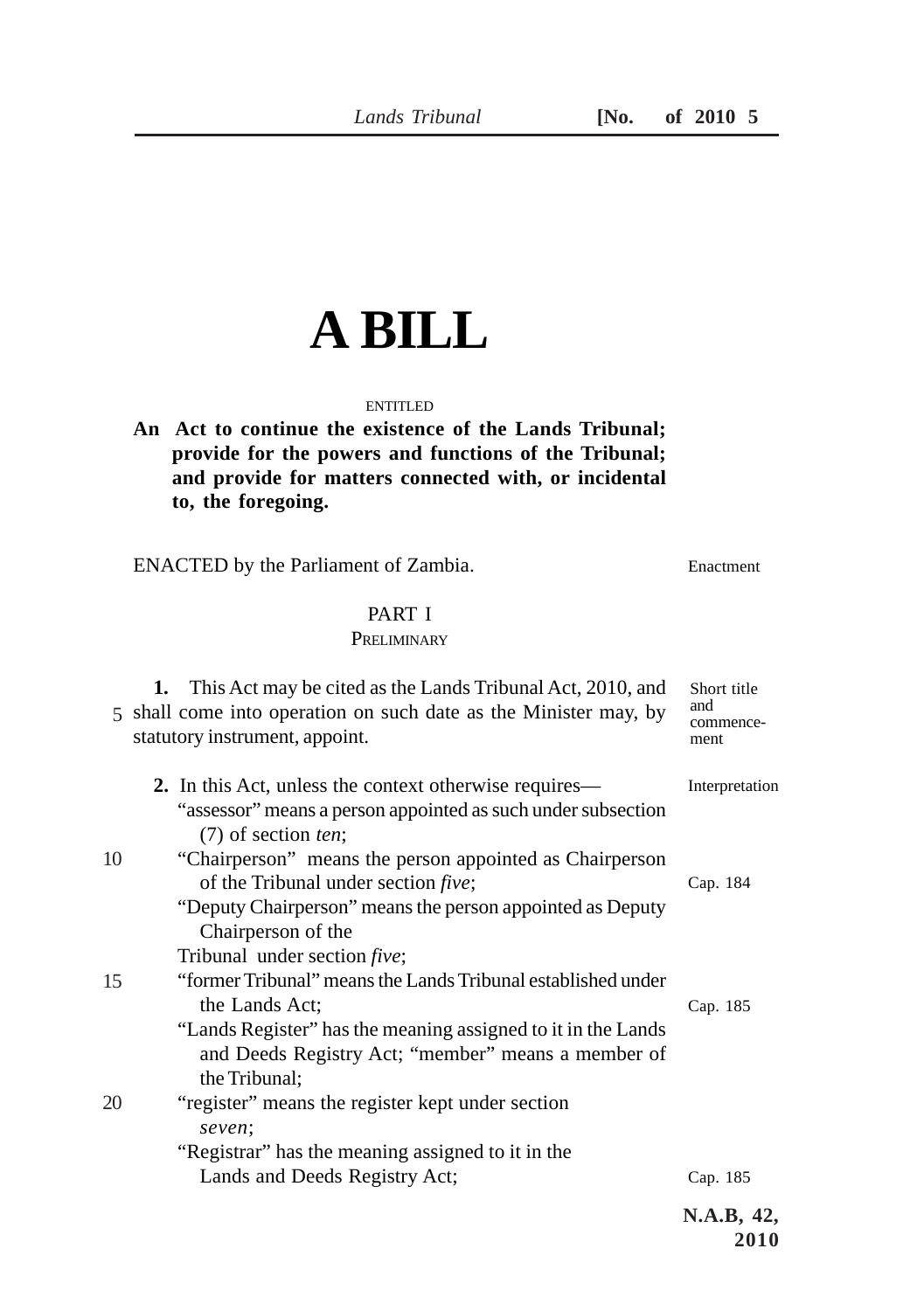"Registrar of the Tribunal" means the person appointed Registrar of the Tribunal under section *seven*; and "Tribunal" means the Lands Tribunal referred to under section *three.*

5

## PART II

### THE LANDS TRIBUNAL

| Continuation<br>of Tribunal<br>Cap. 184 | The Lands Tribunal established under the Lands Act, 1995,<br>3.<br>shall continue to exist as if established under this Act.                                                                                                                                                                                                                                 |    |
|-----------------------------------------|--------------------------------------------------------------------------------------------------------------------------------------------------------------------------------------------------------------------------------------------------------------------------------------------------------------------------------------------------------------|----|
| Jurisdiction<br>of Tribunal             | 4. (1) The Tribunal shall have jurisdiction to hear and determine<br>disputes relating to land and in particular—                                                                                                                                                                                                                                            | 10 |
| Cap. 184<br>Cap. 185<br>Cap. 194        | $(a)$ to inquire into, and make awards and decisions in, any<br>dispute relating to land under the Lands Act, the Lands<br>and Deeds Registry Act, the Housing (Statutory and<br>Improvement Areas) Act or any other law;<br>$(b)$ to inquire into, and make awards or decisions in, any 15<br>dispute relating to land under customary tenure;              |    |
| Cap. 184<br>Cap. 189<br>Cap. 184        | $(c)$ to inquire into, and make awards or decisions relating to,<br>any dispute of compensation to be paid in relation to<br>land under the Lands Act, the Land Acquisition Act or<br>any other law;<br>$(d)$ to inquire into, and adjudicate upon, any matter affecting<br>the land rights and obligations, under the Lands Act, of                         | 20 |
| Cap. 194<br>Cap. 185                    | any person or the Government;<br>to hear and determine appeals against a direction or<br>(e)<br>decision of a person in authority relating to land under 25<br>the Lands Act, the Lands and Deeds Registry Act, the<br>Housing (Statutory and Improvement Areas) Act or any                                                                                  |    |
|                                         | other law;<br>$(f)$ to make orders for the rectification of entries made in the<br>Lands Register;<br>$(g)$ to make orders for the cancellation of certificates of title<br>that it considers to have been erroneously issued or to                                                                                                                          | 30 |
| Cap. 71                                 | have been obtained fraudulently, or that it otherwise<br>considers necessary to cancel;<br>$(h)$ to make any declaration that it considers appropriate and 35<br>issue any order for the implementation of the declaration;<br>$(i)$ subject to the State Proceedings Act, to grant injunctive<br>relief or any other interlocutory relief that it considers |    |
|                                         | appropriate; and<br>$(j)$ to perform such acts and carry out such functions as may 40<br>be prescribed under any other written law.                                                                                                                                                                                                                          |    |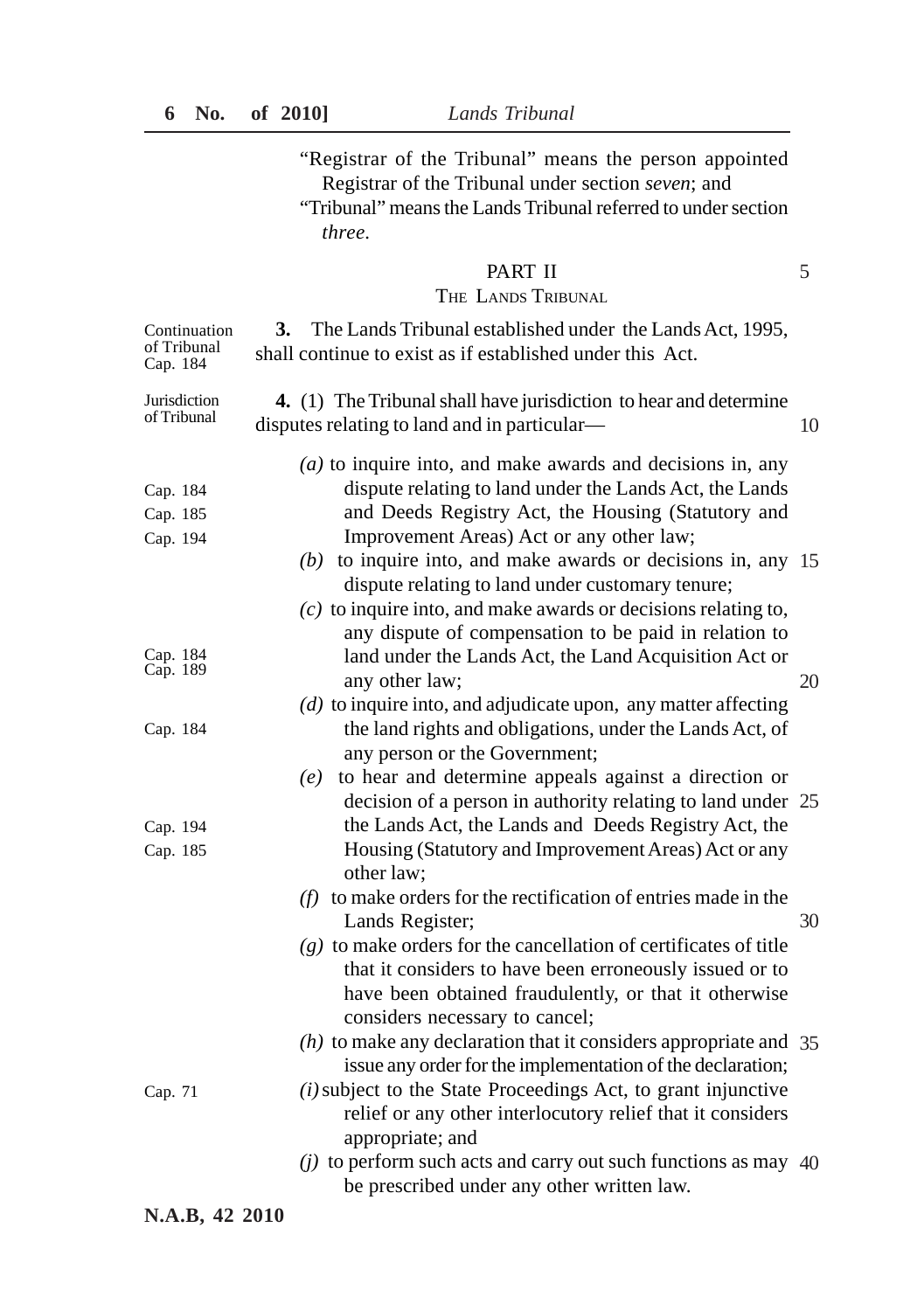| (2) The Tribunal shall not be bound by the rules of evidence in<br>civil proceedings, but the main object of the Tribunal shall be to do<br>substantial justice between the parties before it.                                                                                           |                            |
|------------------------------------------------------------------------------------------------------------------------------------------------------------------------------------------------------------------------------------------------------------------------------------------|----------------------------|
| (3) An award, declaration, order, decision or judgment of the<br>5 Tribunal on any matter referred to it for its decision or on any<br>matter falling within its jurisdiction shall, subject to section sixteen,<br>be binding on the parties to the matter and on any parties affected. |                            |
| <b>5.</b> (1) The Tribunal shall consist of the following members who<br>shall be appointed by the Minister:                                                                                                                                                                             | Composition<br>of Tribunal |
| (a) a Chairperson, who shall be qualified to be a judge of the<br>10<br>High Court;<br>$(b)$ a Deputy Chairperson, who shall be qualified to be a<br>judge of the High Court;                                                                                                            |                            |
| $(c)$ a representative of the Attorney-General who shall be an<br>advocate of not less than ten years legal experience;<br>15<br>$(d)$ a representative of the House of Chiefs;<br>$(e)$ a planner registered under the Zambia Institute of Planners                                     | Act No. of                 |
| Act, 2010;                                                                                                                                                                                                                                                                               | 2010                       |
| $(f)$ a land surveyor registered under the Land Survey Act;<br>$(g)$ a valuation surveyor registered under the Valuation<br>20<br>Surveyors' Act; and                                                                                                                                    | Cap. 188<br>Cap. 207       |
| $(h)$ not more than three persons from the public and private<br>sectors.                                                                                                                                                                                                                |                            |
| (2) The members referred to under paragraphs $(a)$ , $(b)$ and $(c)$<br>25 shall be appointed in consultation with the Judicial Service<br>Commission.                                                                                                                                   |                            |
| (3) The members of the Tribunal shall be appointed on such<br>terms and conditions as may be specified in their letters of<br>appointment.                                                                                                                                               |                            |
| (4) A person shall not be appointed as a member of the Tribunal<br>30<br>if the person—<br>$(a)$ is an undischarged bankrupt;<br>$(b)$ is insane or of unsound mind;                                                                                                                     |                            |
| $(c)$ is in lawful custody or the person's freedom of movement<br>is restricted under any law in force within or outside<br>35<br>Zambia; or                                                                                                                                             |                            |
| $(d)$ has been convicted of an offence under any law and<br>sentenced therefor to imprisonment without the option<br>of a fine.                                                                                                                                                          |                            |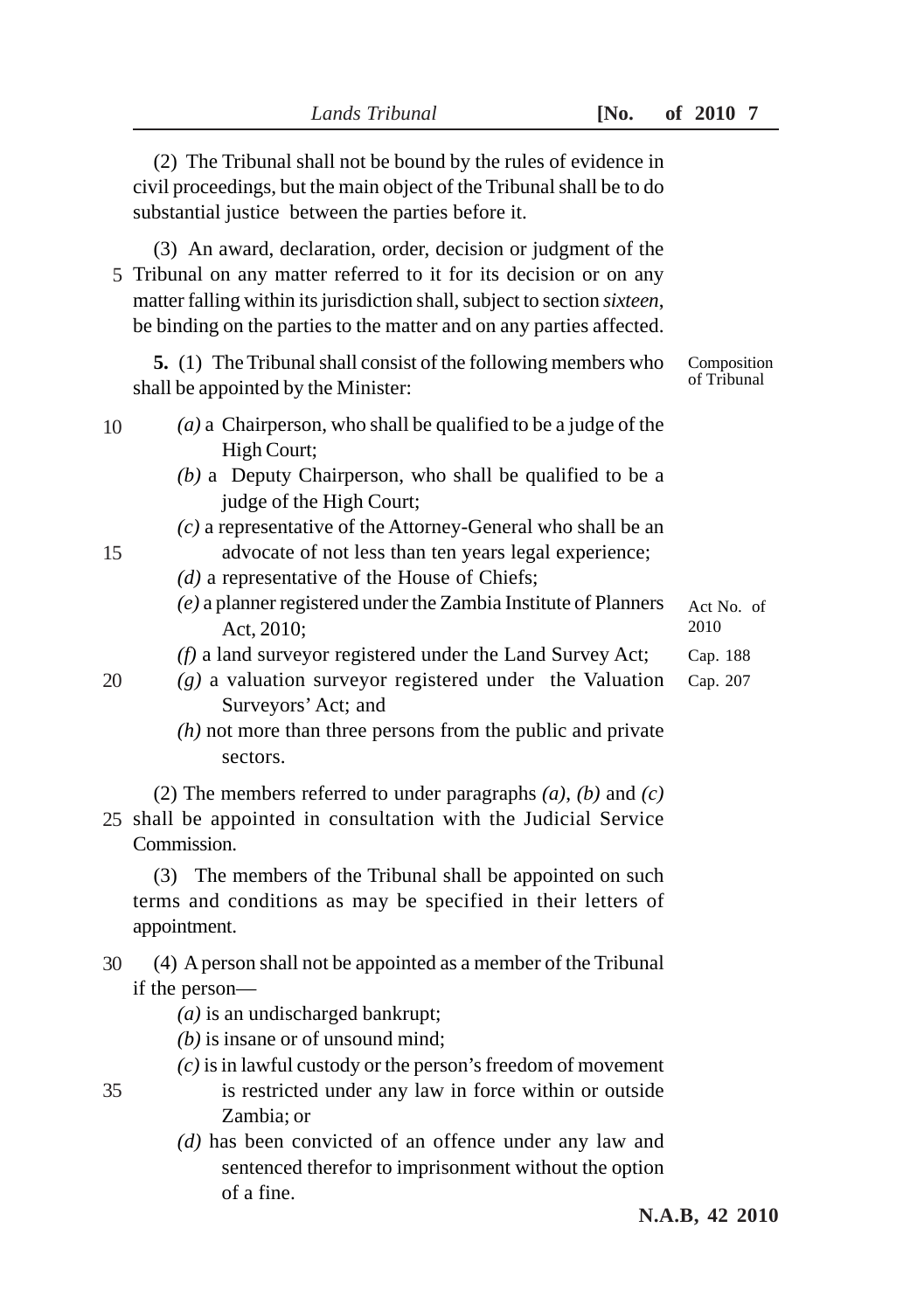Tenure of office and vacancies

**6.** (1) Subject to subsection (2), a member shall hold office for a period of five years from the date of appointment and may be reappointed for one further term.

- (2) The office of a member shall become vacant—
	- *(a)* upon the member's death;
	- *(b)* if a member is absent without reasonable excuse from three consecutive sittings of the Tribunal of which the member had notice;

5

- *(c)* if the member is adjudged bankrupt;
- *(d)* if the member becomes mentally or physically incapable 10 of performing the duties of a member;
- *(e)* if the member is convicted of an offence under any written law and sentenced therefor to imprisonment for a term exceeding six months without the option of a fine;
- *(f)* in the case of a member referred to under paragraphs *(a)*, 15 *(b)* and *(c)* of subsection (1) of section *five,* that member ceases to practise as a legal practitioner on disciplinary grounds confirmed by the Law Association of Zambia;
- *(g)* in the case of a member referred to under paragraph *(e)* of subsection (1) of section *five*, that member ceases to 20 practise as a member planner on disciplinary grounds confirmed by the Zambia Institute of Planners;
- *(h)* in the case of a member referred to under paragraph *(f)* of subsection (1) of section *five*, that member ceases to practise as a land surveyor on disciplinary grounds 25 confirmed by the Survey Control Board; or
- (i) in the case of a member referred to under paragraph *(g)* of subsection (1) of section *five*, that member ceases to practise as a valuation surveyor on disciplinary grounds confirmed by the Valuation Surveyors Registration 30 Board.

(3) Wherever the office of a member becomes vacant before the expiry of the term of office, the Minister may appoint another member in place of the member who vacates office but that member shall hold office only for the unexpired part of the term. 35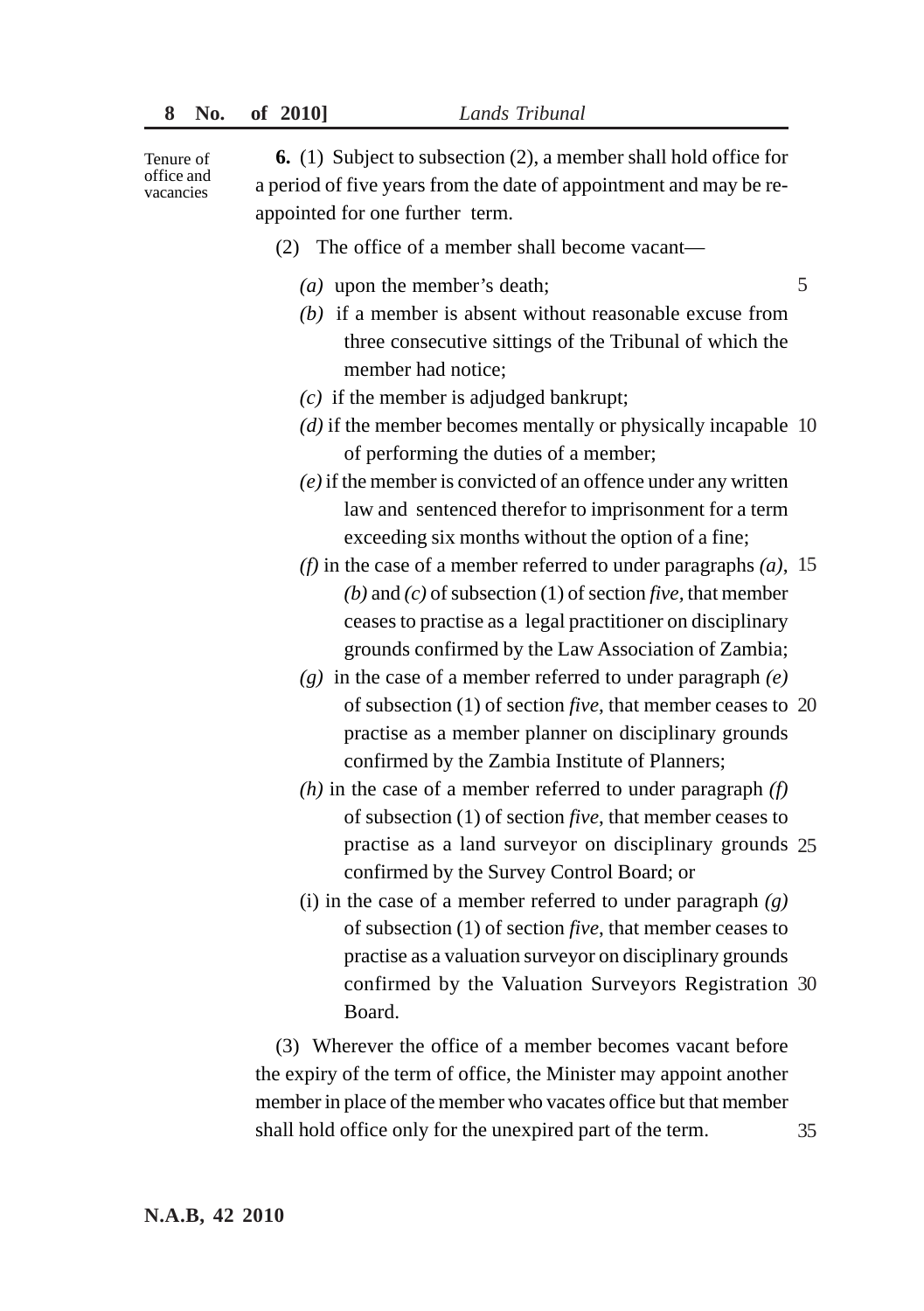**7.** (1) There shall be a Registrar of the Tribunal, who shall be appointed by the Public Service Commission. (2) The Registrar of the Tribunal shall, subject to this Act or any rules made under this Act— *(a)* issue all summonses; *(b)* keep a record of all the proceedings of the Tribunal; *(c)* keep, or cause to be kept and maintained, a register of all orders and judgments of the Tribunal; *(d)* have the custody, and keep an account, of all fees and other moneys payable or paid to the Tribunal, and shall keep proper accounts thereof; *(e)* subject to any rules made under this Act, hear and determine interlocutory applications: Provided that no direction or order made on an interlocutory application shall operate so as to prejudice the Tribunal from giving such decision upon the case as may be just; and *(f)* have such other functions and exercise such other powers as may be conferred by rules made under section *nineteen* or by any other written law. (3) A person shall not be appointed as Registrar of the Tribunal unless the person is a legal practitioner with five years legal experience. (4) The Ministry responsible for lands shall provide such other 25 staff as may be necessary for the performance of the functions of the Tribunal. (5) For the purposes of this section, "legal practitioner" has the meaning assigned to it in the Legal Practitioners Act. **8.** (1) A person aggrieved with a direction or decision of a 30 person in authority may apply to the Tribunal for determination. (2) In this section, " person in authority" means the President, the Minister, the Minister responsible for local government, a chief, the Registrar or a council registrar. (3) For the purposes of subsection (2), "council registrar" has 35 the meaning assigned to it in the Housing (Statutory and Improvement Areas) Act. **9.** A complaint, application or other document required to be Registrar of Tribunal Cap. 30 Cap. 194 Application to Tribunal Filing of 5 15

filed under this Act shall be filed in the office of the Registrar

complaints, applications, etc.

10

- 
- 

20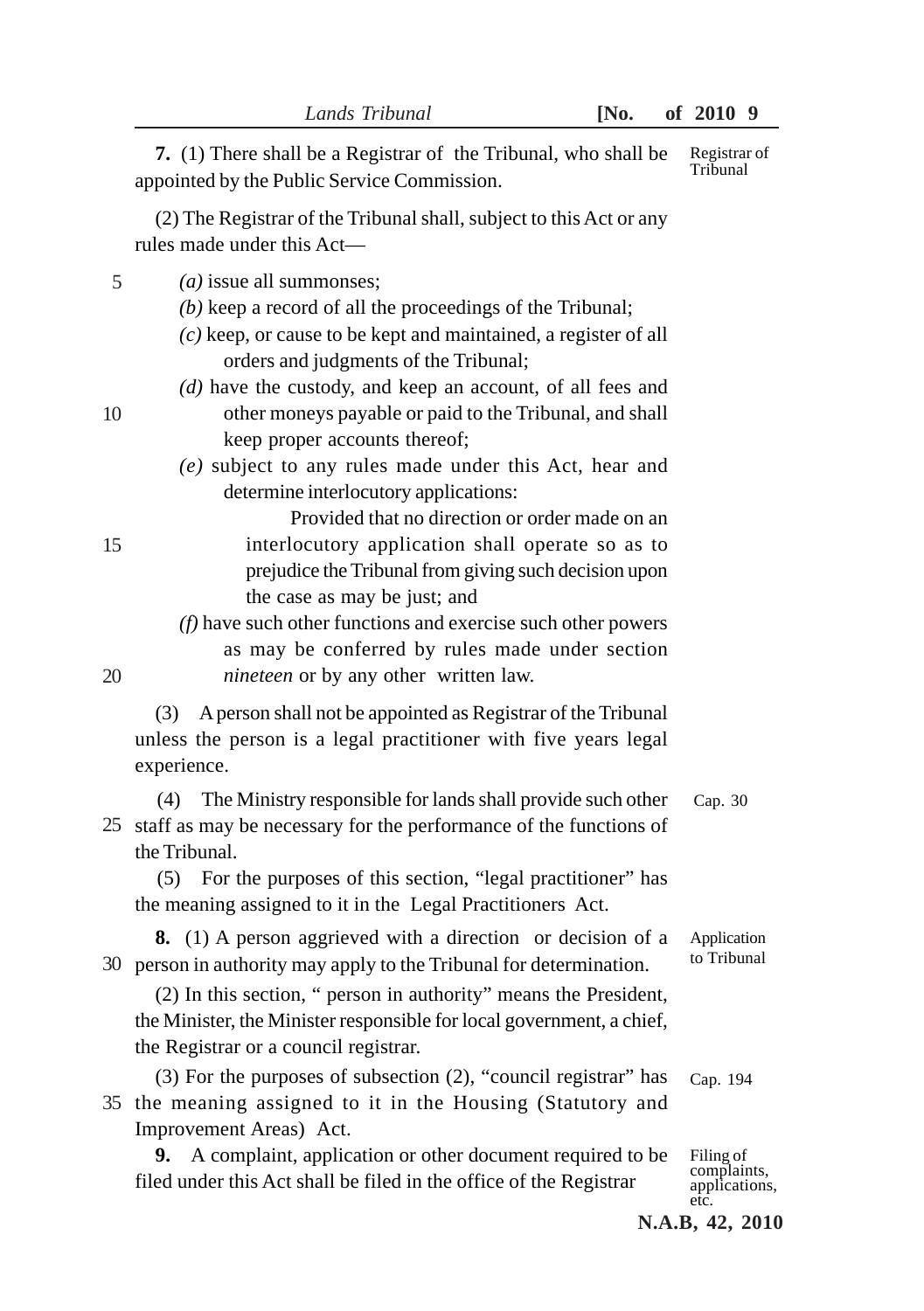**10.** (1) The Tribunal shall sit at such places and times as the Chairperson may determine. Proceedings of tribunal

> (2) The Chairperson shall preside over the sittings of the Tribunal, and in the absence of the Chairperson, the Deputy Chairperson.

(3) The Tribunal shall, when hearing any matter, be duly constituted 5 if it consists of three members which number shall include either the Chairperson or the Deputy Chairperson.

(4) The Tribunal may sit as a circuit tribunal.

(5) Three members of the Tribunal shall constitute a circuit tribunal: Provided that each circuit shall include the Chairperson or the Deputy 10 Chairperson or the representative of the Attorney-General.

(6) A hearing before the tribunal shall, for all purposes, and in particular for the purposes of Chapter XI of the Penal Code, be deemed to be a judicial proceeding.

(7) The determination of any matter before the Tribunal shall be 15 according to the opinion of the majority of the members considering the matter:

Provided that—

- *(a)* in the event of an equality of votes, the person presiding at the sitting shall have, in addition to a 20 deliberative vote, a casting vote; and
- *(b)* where in any matter before the Tribunal the dispute to be resolved is on a point of law, the decision of the person presiding at the sitting, shall prevail.

(8) A person appearing as a party before theTribunal may appear 25 in person or through a legal practitioner at the person's own expense.

(9) In any proceedings before the Tribunal, the Government may be represented by the Attorney General or by any other person authorised by the Attorney-General for that purpose.

(10) The Tribunal may appoint persons who have ability and 30 experience in land, agriculture, commerce or other relevant professional qualifications as assessors for purposes of assisting the Tribunal in the determination of any matter before it.

(11) If a member or assessor is present at a meeting or hearing of the Tribunal at which any matter in which the member's or 35 assessor's spouse is directly or indirectly interested in a private capacity, is the subject of consideration, the member or assessor shall as soon as is practicable after the commencement of the meeting or hearing, disclose such interest, and shall not, unless the Tribunal otherwise directs, take part in any consideration or discussion of or 40 vote on any question relating to that matter.

Cap. 87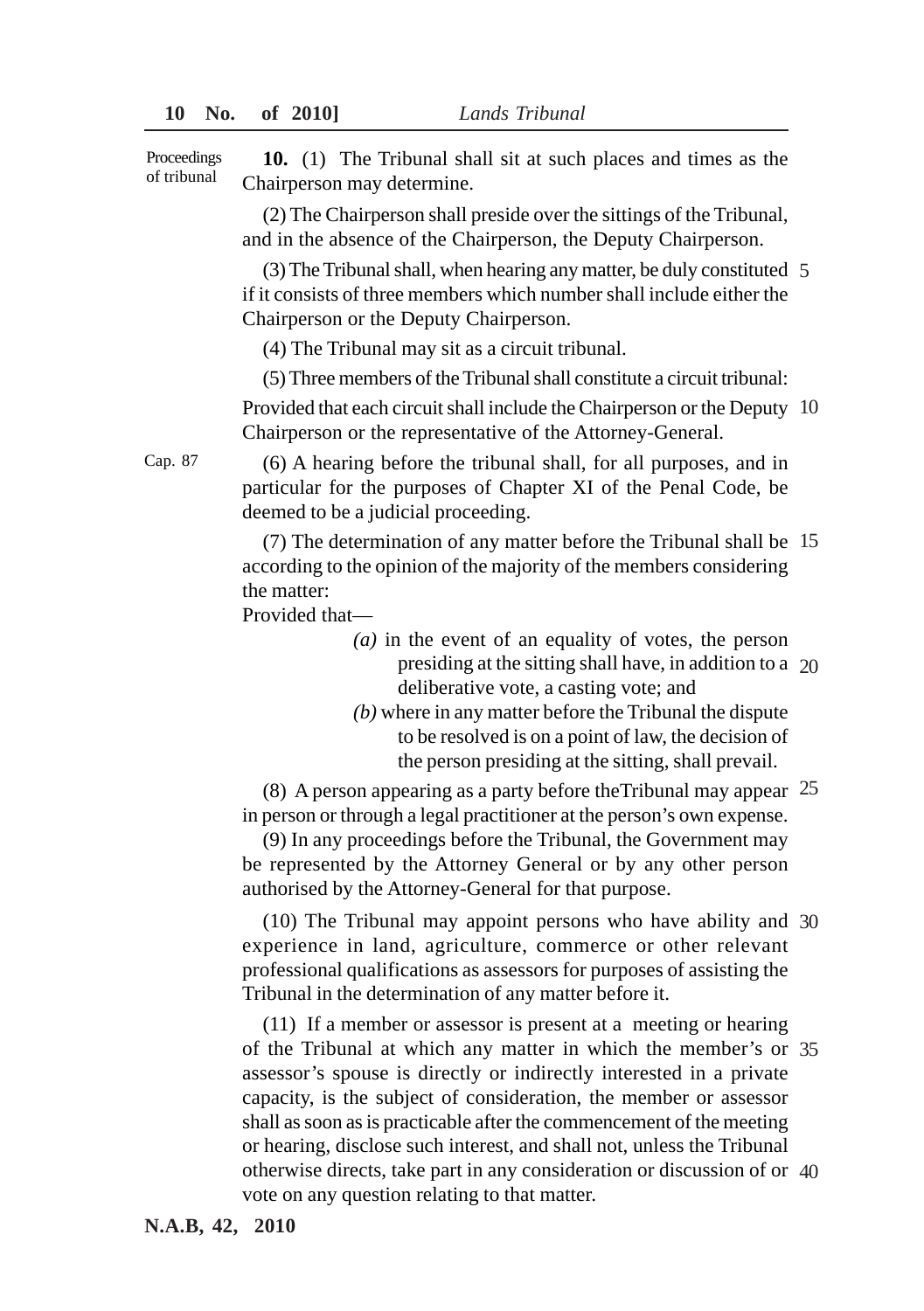(12) A disclosure of interest made under this section shall be recorded in the record of the proceedings at which it is made.

(13) The validity of any proceedings, act or decision of the Tribunal shall not be affected by any vacancy in the membership

5 of the Tribunal or by any defect in the appointment of any member or by reason that any person not entitled to do so, took part in the proceedings.

(14) The Tribunal shall cause to be kept a record of its proceedings.

**11.** (1) The Tribunal may— 10

15

- *(a)* order the parties or either of them to produce to the Tribunal such information as the Tribunal considers necessary for purposes of the proceedings; or
- *(b)* take any other course which may lead to the just, speedy and inexpensive settlement of any matter before the Tribunal.

(2) The Tribunal may summon witnesses, call for the production and inspection of, any book, document, record and other thing, and examine witnesses.

- (3) A summons for the attendance of a witness or for the production of any book, document, record or other thing shall be signed by the Registrar of the Tribunal and served in the same manner as a *subpoena* for the attendance of a witness at a civil trial in a subordinate court. 20
- (4) Any person giving evidence or summoned to give evidence or to produce any book, document, record or other thing before the Tribunal, shall be entitled to the same privileges and immunities as if the person were summoned to attend or were giving evidence in a civil proceeding before a subordinate court. 25
- (5) A person summoned under this section, other than a public officer or a person having an interest in the proceedings for which the person is summoned, may on the order of the Tribunal be paid from moneys appropriated by Parliament such allowances as may be prescribed. 30
- **12.** The Tribunal shall deliver judgment on any matter within sixty days after the conclusion of the hearing of the case. 35

**13.** (1) The Registrar of the Tribunal shall cause every award, decision or judgment of the Tribunal to be communicated to the parties concerned.

Powers of Tribunal with respect to proceedings

Judgment of Tribunal

Publication of judgments of Tribunal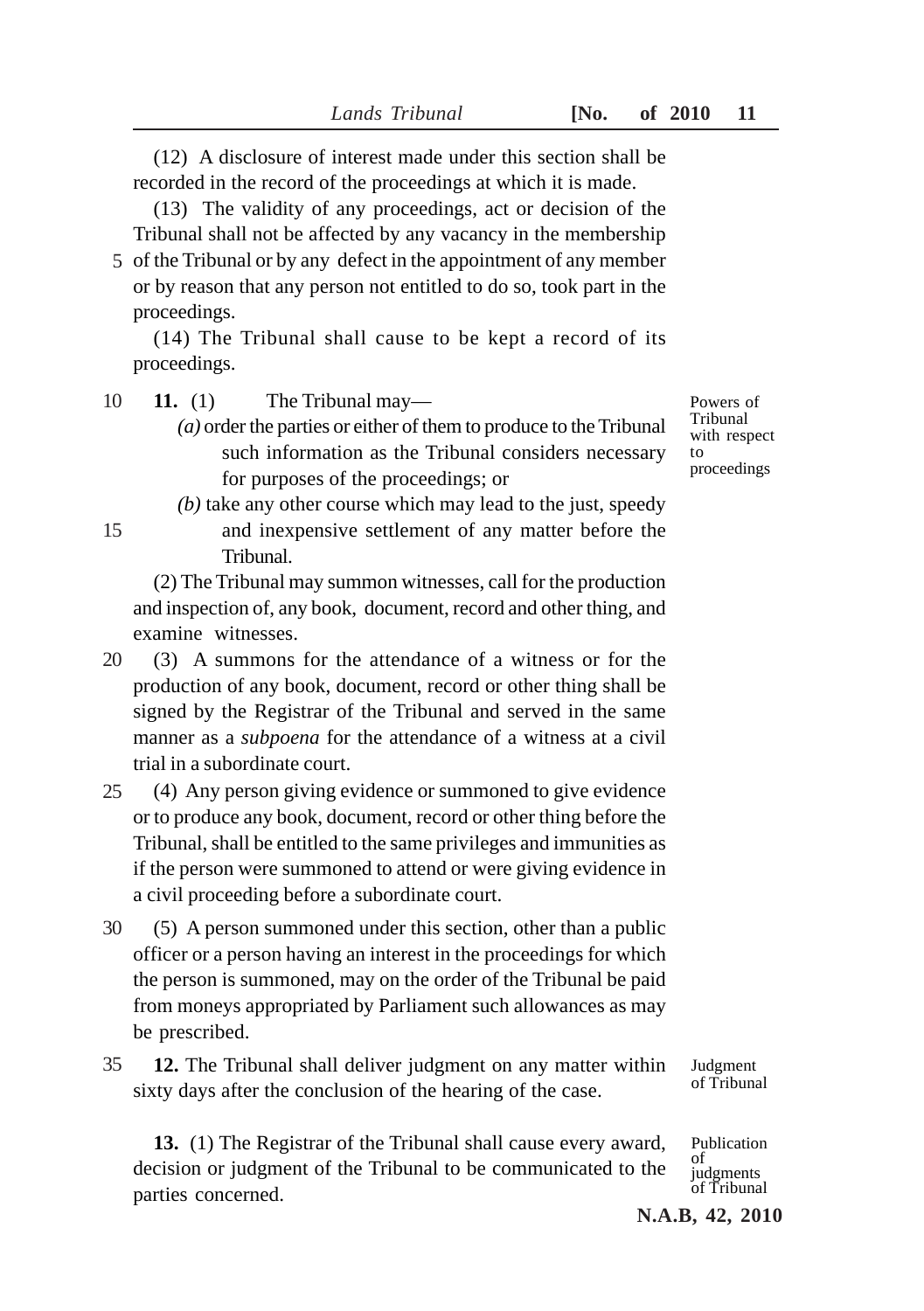Frivolous or vexatious proceedings

Immunity of members and staff of Tribunal

Appeal to Supreme Court

Expenses of Tribunal

(2) The Chairperson may cause to be published in the *Gazette* any award, decision or judgment of the Tribunal which, in the Chairperson's opinion, is of public interest.

**14.** If the Tribunal determines that any application to the Tribunal is frivolous or vexatious, it may order the applicant to pay the 5 applicant's costs, that of the other party and that of the Government in connection with the proceedings.

**15.** An action or other proceeding shall not lie or be instituted against a member or a member of staff of the Tribunal for any act or thing done or omitted to be done in good faith in the exercise or 10 performance, or purported exercise or performance of any of the powers or functions conferred under this Act.

**16 .** A person aggrieved with the decision of the Tribunal may, within thirty days of the receipt of its decision, appeal to the Supreme Court.

15

**17.** The expenses and costs of the Tribunal shall be paid out of funds appropriated by Parliament for the performance of the Tribunal's functions under this Act.

Rules

**18.** The Chief Justice may, by statutory instrument, make rules

- *(a)* prescribing the powers and functions of the Registrar of 20 the Tribunal;
- *(b)* prescribing the forms to be used in connection with any matter before the Tribunal;
- *(c)* prescribing the procedure for summoning and compelling the appearance of witnesses and the production of any 25 document or other evidence before the Tribunal;
- *(d)* prescribing the procedure to be followed and the rules of evidence to be observed in proceedings before the Tribunal;
- *(e)* prescribing the functions of assessors;

30

- *(f)* empowering the Tribunal to award costs and to do and require all such acts and things as may be necessary for the performance of the Tribunal's functions under this Act;
- *(g)* prescribing the procedure for the review of the taxation 35 of costs;
- *(h)* for regulating the procedure relating to appeals from the Tribunal; and
- *(i)* for regulating or prescribing any other matter which is to be regulated or prescribed by rules by the Chief Justice 40 under this Act.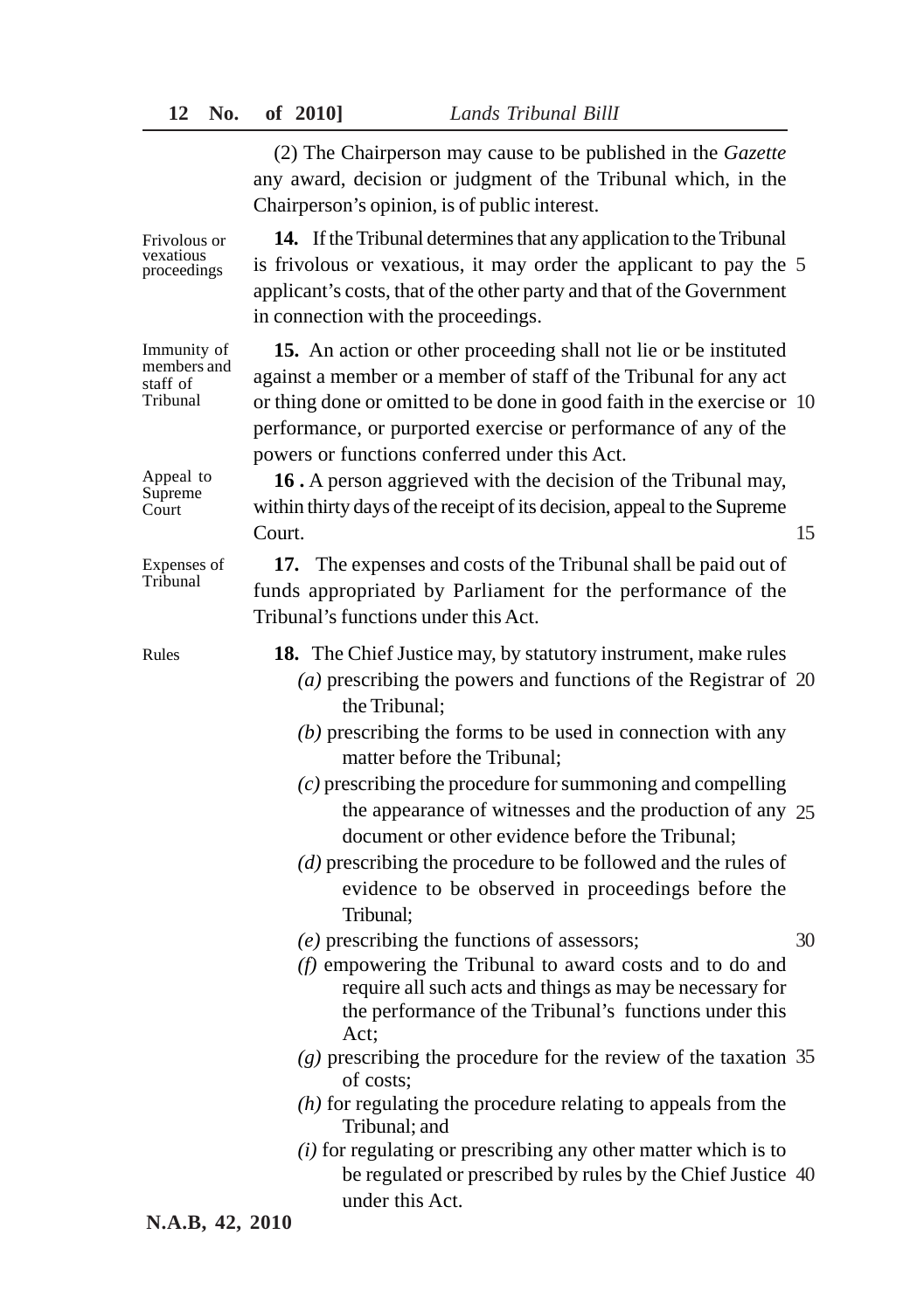### *Lands Tribunal* **[No. of 2010 13**

## PART III

# GENERAL PROVISIONS

**19.** (1) The Tribunal may make an order as to costs as it may consider just having regard to the circumstances of the case. Costs

(2) Subject to subsection (1), the costs and charges in connection with any proceedings before the Tribunal shall be the costs reasonably incurred by a person in connection with the proceedings or such part of those costs as may be determined by the Tribunal. 5

(3) The Registrar of the Tribunal shall tax all bills of costs in 10 accordance with the scale of fees for the time being in use in the High Court in civil cases.

(4) A person who is aggrieved by the taxation of costs by the Registrar of the Tribunal shall, within seven days of the taxation, apply to the Registrar of the Tribunal for a review of the taxation, specifying the items in respect of which the review is sought. 15

(5) Where an application is made under subsection (4), the Registrar of the Tribunal shall review the items in respect of which the application was made.

 (6) A person who is aggrieved by a decision of the Registrar of 20 the Tribunal under subsection (5) shall, within fourteen days of the receipt of the decision, apply to the person presiding over the Tribunal to review the taxation.

(7) The Chairperson may make an order as to the taxation as the person presiding over the Tribunal considers just.

- **20.** (1) A person who is summoned to give evidence or to produce any book, document or thing and— 25
	- *(a)* without reasonable excuse, fails to attend as required;
	- *(b)* refuses to be sworn or affirmed as a witness;
	- *(c)* having been sworn as a witness, refuses to answer any

question lawfully put to that person; or

30

35

*(d)* without reasonable excuse, fails to produce the book, document or thing; commits an offence and is liable, upon conviction, to a fine not exceeding seven hundred and fifty penalty units or to imprisonment for a period not exceeding six months.

(2) A person who knowingly gives false testimony regarding any matter which is material to a question in any proceedings before the Tribunal commits an offence and is liable, upon conviction, to imprisonment for a period not exceeding seven years.

40 **21** (1) The Minister may, by statutory instrument, make Regulations regulations for the purposes of this Act.

**Offences**